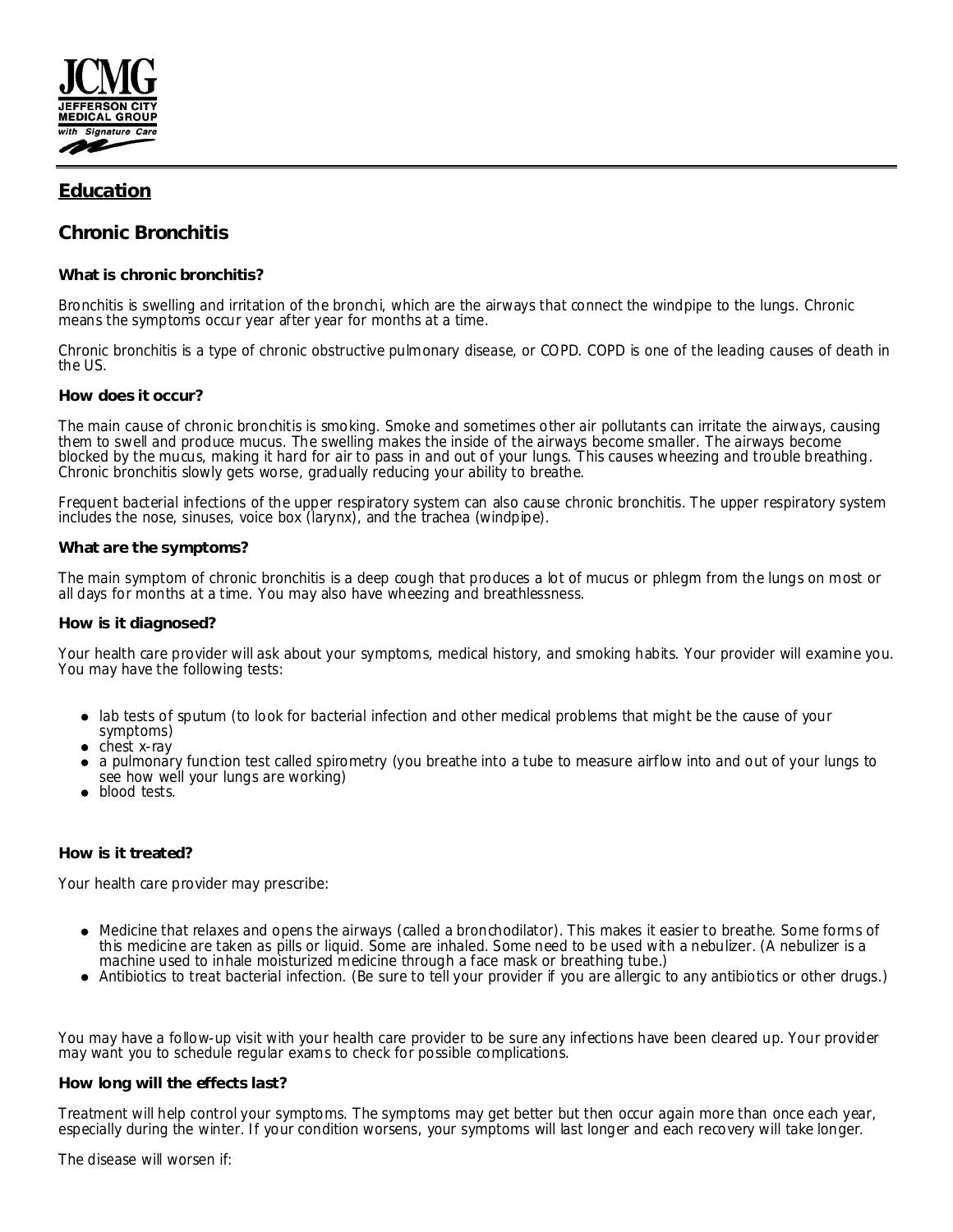- You smoke.
- You have a heart problem.
- You have other lung problems.
- You live where the air pollution is bad.

**How can I take care of myself?**

- $\bullet$  If you smoke, quit.
- Follow your health care provider's instructions.
- Take any medicine, prescription or nonprescription, as directed by your provider.
- Avoid other people's secondhand smoke.
- If possible, avoid working or living in damp, cold, dusty, or air-polluted conditions.
- Avoid close contact with people who have colds or the flu.
- Ask about getting flu and pneumonia shots.
- Follow good health practices, such as a healthy diet.
- Get regular exercise, according to your provider's recommendations.
- Be sure to call your health care provider if your symptoms do not get better and especially if they get worse. If you cough up blood, call your health care provider right away.

**How can I help prevent chronic bronchitis?**

- Don't smoke.
- Avoid exposure to smog and other air pollutants, including secondhand smoke.
- Try to avoid frequent infections. When you have symptoms of an infection, get it treated promptly.

Adult Health Advisor 2006.4; Copyright © 2006 McKesson Corporation and/or one of its subsidiaries. All Rights Reserved. Developed by McKesson Provider Technologies. This content is reviewed periodically and is subject to change as new health information becomes available. The information is intended to inform and educate and is not a replacement for medical evaluation, advice, diagnosis or treatment by a healthcare professional.